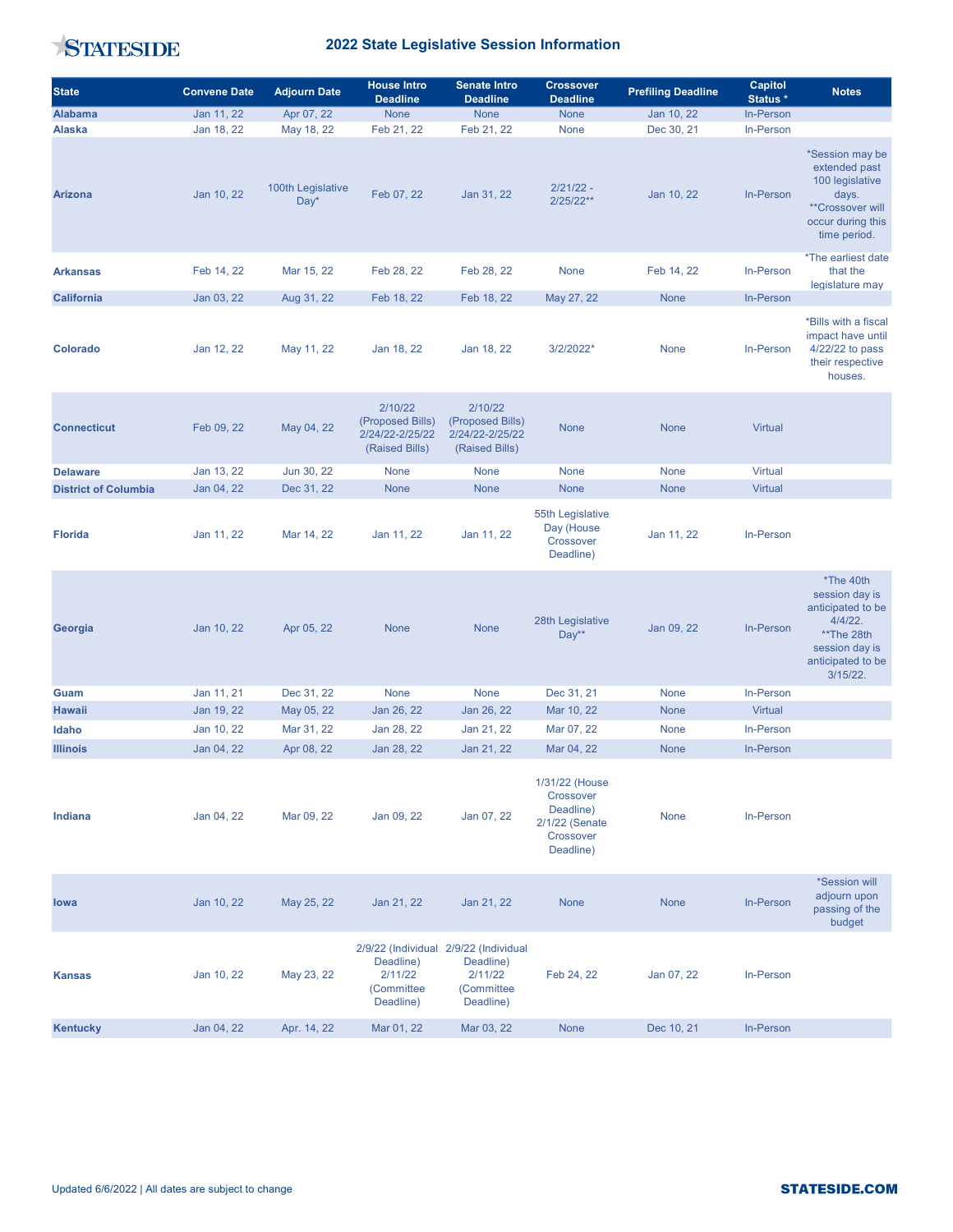

## 2022 State Legislative Session Information

| <b>State</b> | <b>Convene Date</b> | <b>Adjourn Date</b> | <b>House Intro</b><br><b>Deadline</b> | <b>Senate Intro</b><br><b>Deadline</b> | <b>Crossover</b><br><b>Deadline</b> | <b>Prefiling Deadline</b>                                                                                                                                                                                                                                                                                                                                            | Capitol<br>Status * | <b>Notes</b> |
|--------------|---------------------|---------------------|---------------------------------------|----------------------------------------|-------------------------------------|----------------------------------------------------------------------------------------------------------------------------------------------------------------------------------------------------------------------------------------------------------------------------------------------------------------------------------------------------------------------|---------------------|--------------|
| Louisiana    | Mar 14, 22          | Jun 06, 22          | Apr 05, 22                            | Apr 05, 22                             | Jun 03, 22                          | 1/28/22 (Senate and<br><b>House Retirement bills</b><br>including constitutional<br>amendments affecting<br>retirement)<br>3/3/22 (Senate<br>constitutional<br>amendments other than<br>those affecting<br>retirement)<br>3/4/22 (House<br>constitutional<br>amendments other than<br>those affecting<br>retirement)<br>3/4/22 (All other Senate<br>and House bills) | In-Person           |              |

| <b>Maine</b>         | Jan 05, 22            | Apr 20, 22     | $9/24/21*$  | $9/24/21*$  | <b>None</b> | <b>None</b>              | <b>Hybrid</b>            | *After deadline,<br>bills must be<br>approved by a<br>majority of the<br>Legislative<br><b>Council before</b><br>they can be<br>introduced. |
|----------------------|-----------------------|----------------|-------------|-------------|-------------|--------------------------|--------------------------|---------------------------------------------------------------------------------------------------------------------------------------------|
| <b>Maryland</b>      | Jan 12, 22            | Apr 11, 22     | Mar 07, 22  | Mar 07, 22  | Mar 21, 22  | Nov 22, 21               | <b>Hybrid</b>            |                                                                                                                                             |
| <b>Massachusetts</b> | Jan 05, 22            | Jan 03, 23     | <b>None</b> | <b>None</b> | <b>None</b> | <b>None</b>              | <b>Hybrid</b>            |                                                                                                                                             |
| <b>Michigan</b>      | Jan 12, 22            | 12/15/22*      | None        | None        | None        | None                     | In-Person                | *Leadership to<br>determine<br>adjournment<br>date.                                                                                         |
| <b>Minnesota</b>     | Jan 31, 22            | May 23, 22     | <b>None</b> | <b>None</b> | <b>None</b> | Jan 21, 22               | <b>Hybrid</b>            |                                                                                                                                             |
| <b>Mississippi</b>   | Jan 04, 22            | Apr 06, 22     | Jan 17, 22  | Jan 17, 22  | Feb 11, 22  | None                     | In-Person                |                                                                                                                                             |
| <b>Missouri</b>      | Jan 05, 22            | May 13, 22     | Mar 01, 22  | Mar 01, 22  | <b>None</b> | Jan 05, 22               | <b>In-Person</b>         |                                                                                                                                             |
| <b>Montana</b>       | <b>Not in Session</b> | $\sim$         | $\sim$      | ÷           | $\sim$      | $\overline{\phantom{a}}$ | $\overline{\phantom{a}}$ |                                                                                                                                             |
| N. Mariana           | Jan 07, 22            | Aug 06, 22     | <b>None</b> | <b>None</b> | <b>None</b> | <b>None</b>              | <b>In-Person</b>         |                                                                                                                                             |
| <b>Nebraska</b>      | Jan 05, 22            | Apr 20, 22     | N/A         | Jan 20, 22  | N/A         | None                     | In-Person                |                                                                                                                                             |
| <b>Nevada</b>        | Not in Session        | $\blacksquare$ | $\sim$      | $\sim$      | $\sim$      | $\sim$                   | $\sim$                   |                                                                                                                                             |
| <b>New Hampshire</b> | Jan 05, 22            | Jun 30, 22     | Jan 07, 22  | None        | Mar 31, 22  | Oct 27, 21               | <b>Hybrid</b>            |                                                                                                                                             |
| <b>New Jersey</b>    | Jan 11, 22            | Dec 31, 22     | None        | <b>None</b> | None        | Jan 04, 22               | In-Person                |                                                                                                                                             |
| <b>New Mexico</b>    | Jan 18, 22            | Feb 17, 22     | Feb 02, 22  | Feb 02, 22  | <b>None</b> | Jan 14, 22               | <b>In-Person</b>         |                                                                                                                                             |
| <b>New York</b>      | Jan 05, 22            | Jun 02, 22     | <b>None</b> | <b>None</b> | <b>None</b> | <b>None</b>              | <b>Virtual</b>           |                                                                                                                                             |

| <b>North Carolina</b> | May 18, 22            | Jun 30, 22 | 5/25/2022 (Bills)<br>and resolutions<br>implementing<br>recommendation) recommendation)<br>; 5/26/2022 (Bills<br>affecting the<br>State budget or<br>bills primarily<br>affecting the<br>State or local<br>pension or<br>retirement<br>system);<br>5/31/2022 (Local<br>bills) | 5/25/2022 (Bills)<br>and resolutions<br>implementing<br>; 5/26/2022 (Bills<br>affecting the<br>State budget or<br>bills primarily<br>affecting the<br>State or local<br>pension or<br>retirement<br>system);<br>5/31/2022 (Local<br>bills) | <b>TBD</b>  | <b>None</b>              | In-Person                |                                                      |
|-----------------------|-----------------------|------------|-------------------------------------------------------------------------------------------------------------------------------------------------------------------------------------------------------------------------------------------------------------------------------|--------------------------------------------------------------------------------------------------------------------------------------------------------------------------------------------------------------------------------------------|-------------|--------------------------|--------------------------|------------------------------------------------------|
| <b>North Dakota</b>   | <b>Not in Session</b> |            |                                                                                                                                                                                                                                                                               |                                                                                                                                                                                                                                            |             | $\overline{\phantom{a}}$ | $\overline{\phantom{a}}$ |                                                      |
| Ohio                  | Jan 03, 22            | Dec 30, 22 | <b>None</b>                                                                                                                                                                                                                                                                   | None                                                                                                                                                                                                                                       | <b>None</b> | <b>None</b>              | In-Person                |                                                      |
| <b>Oklahoma</b>       | Feb 07, 22            | May 27, 22 | Jan 20, 22                                                                                                                                                                                                                                                                    | Jan 20, 22                                                                                                                                                                                                                                 | Mar 24, 22  | Dec 10, 21               | <b>Hybrid</b>            |                                                      |
| Oregon                | Feb 01, 22            | Mar 08, 22 | Jan 14, 22                                                                                                                                                                                                                                                                    | Jan 14, 22                                                                                                                                                                                                                                 | Feb 14, 22  | None                     | <b>Hybrid</b>            |                                                      |
| Pennsylvania          | Jan 04, 22            | Nov 16, 22 | <b>None</b>                                                                                                                                                                                                                                                                   | None                                                                                                                                                                                                                                       | None        | None                     | <b>Hybrid</b>            |                                                      |
| <b>Puerto Rico</b>    | Jan 10, 22            | Nov 15, 22 | <b>None</b>                                                                                                                                                                                                                                                                   | <b>None</b>                                                                                                                                                                                                                                | Dec 31, 22  | <b>None</b>              | In-Person                |                                                      |
| <b>Rhode Island</b>   | Jan 04, 22            | <b>TBD</b> | Mar 01, 22                                                                                                                                                                                                                                                                    | Feb 10, 22                                                                                                                                                                                                                                 | None        | Nov 15, 21               | In-Person                |                                                      |
| <b>South Carolina</b> | Jan 11, 22            | May 12, 22 | <b>None</b>                                                                                                                                                                                                                                                                   | <b>None</b>                                                                                                                                                                                                                                | Apr 10, 22  | <b>None</b>              | In-Person                |                                                      |
| <b>South Dakota</b>   | Jan 11, 22            | Mar 28, 22 | Feb 03, 22                                                                                                                                                                                                                                                                    | Feb 03, 22                                                                                                                                                                                                                                 | Feb 23, 22  | <b>None</b>              | In-Person                |                                                      |
| <b>Tennessee</b>      | Jan 11, 22            | Apr 28, 22 | 10th Legislative<br>$Day**$                                                                                                                                                                                                                                                   | 10th Legislative<br>$Day**$                                                                                                                                                                                                                | <b>None</b> | Feb 02, 22               | <b>In-Person</b>         | $*$ The 10th<br>Legislative Day<br><b>Was 2/9/22</b> |

was 2/9/22.